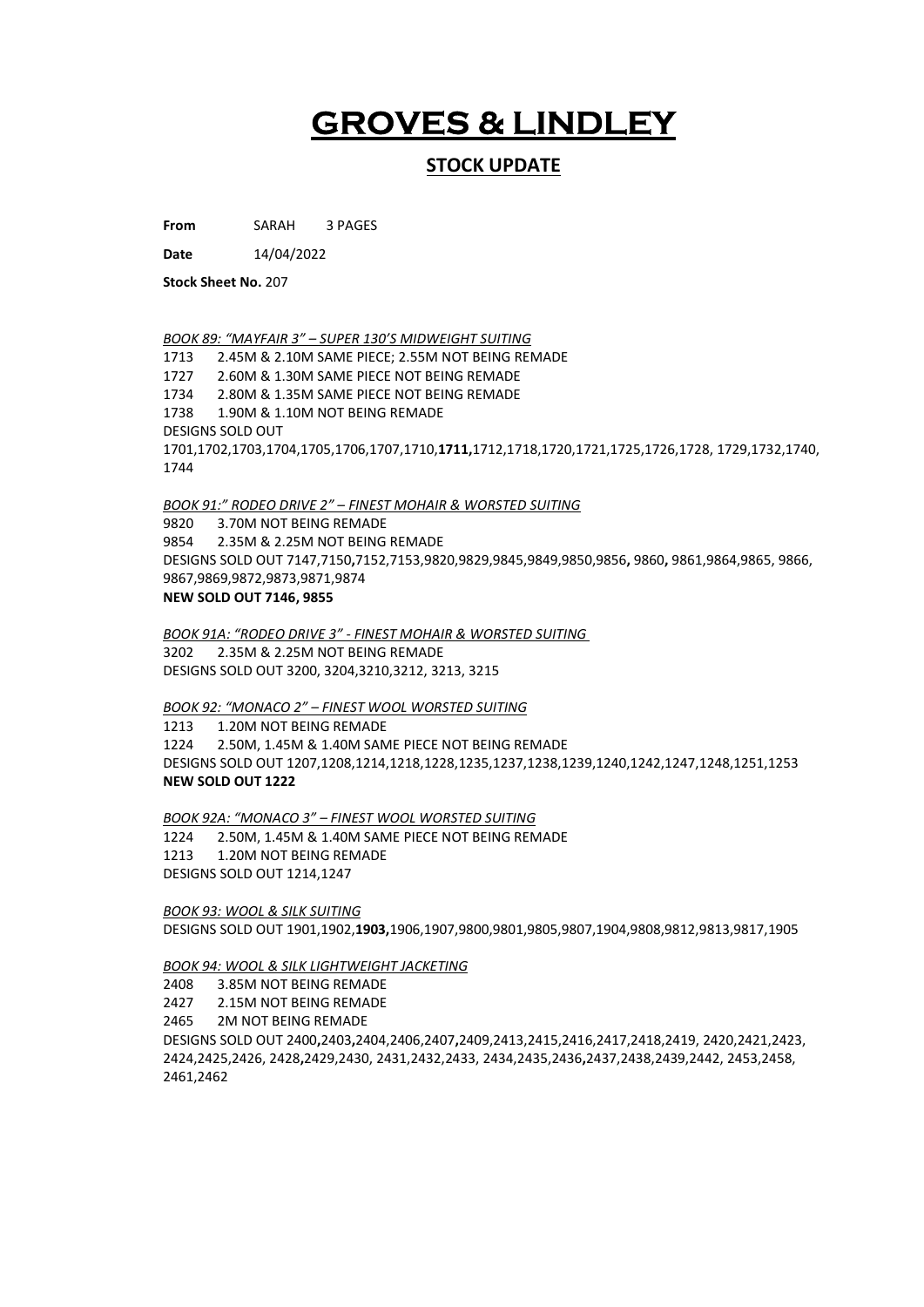BOOK 95: "ST. ANDREWS" – WOOL WINTER JACKETING

2601 2.80M NOT BEING REMADE

2602 1.75M NOT BEING REMADE

2613 2.50M NOT BEING REMADE

DESIGNS SOLD OUT 2600,2604,2606,2609,2610,2614,2615,2616,2617,2618,2619,2620,2622,2627,2628, 2629,2630,2632,2635,2636, 2638,2639,2640 2641,2642,2643,2644,2645,2646,2648,2650,2652 NEW SOLD OUT 2637, 2647

BOOK 96: "KNIGHTSBRIDGE 2" – SUPER 120'S WINTER SUITING

2721 2.95M & 2.85M SAME PIECE NOT BEING REMADE

2724 1.65M, 1.55M & 1.15M SAME PIECE NOT BEING REMADE

2728 1.40M NOT BEING REMADE

2741 2.40M NOT BEING REMADE

DESIGNS SOLD OUT 2714,2719,2720,2722,2729,2730,2731,2733,2734,2736,2737,2742,2743 NEW SOLD OUT 2739

BOOK 98: "KNIGHTSWOOD" – WOOL WINTER JACKETING

3309 2.80M NOT BEING REMADE

3310 1.75M NOT BEING REMADE

3319 2.50M NOT BEING REMADE

DESIGNS SOLD OUT 3304,3308,3313,3314,3316,3318,3320,3321,3322,3323

BOOK 99: "LANGHOLM" – LAMBSWOOL WINTER JACKETING THIS BOOK IS NOW SOLD OUT

BOOK 100: "PALM BEACH"

3504 NO STOCK, NEW PIECE AVAILABLE END MAY

3518 1.90M STOCK, NEW PIECE AVAILABLE EARLY JUNE

BOOK 101: "WESTMINSTER 2" – WINTER SUITING

3635 2.60M NOT BEING REMADE 3679 3.55M NOT BEING REMADE 3680 3.20M NOT BEING REMADE DESIGN SOLD OUT 3604,3605,3606,3607,3609,3610,3611,3629,3627,3632,3633,3642,3643,3653,3659, 3662,3664,3667, 3674,3676

BOOK 102: "BEL AIR" – WOOL & SILK LIGHTWEIGHT JACKETING

3725 1.50M STOCK, NEW PIECE AVAILABLE END MAY

3742 3.85M NOT BEING REMADE DESIGNS SOLD OUT 3712,3719,3720,3723,3734,3747,3751,3760,3762

BOOK 103: "BRIGHTON" – SUPER 130'S, 120'S & 100'S LIGHTWEIGHT SUITING 3818 2M & 2.15M SAME PIECE STOCK, NEW PIECE AVAILABLE EARLY JUNE 3851 1.90M & 1.10M NOT BEING REMADE DESIGNS SOLD OUT 3810,3827,3835,3837

BOOK 104: "PALM BEACH" – SUPER 120'S WOOL, SILK, MOHAIR & LINEN JACKETING 3915 NO STOCK, NEW PIECE AVAILABLE END MAY

BOOK 105: "RIVIERA" – PURE WOOL WORSTED

4004 2.70M NOT BEING REMADE

4016 4.90M NOT BEING REMADE

4023 1.90M STOCK, NEW PIECE AVAILABLE EARLY JUNE

BOOK 106: "ST. ANDREWS" – WOOL WINTER JACKETING 4109 1.90M NOT BEING REMADE DESIGNS SOLD OUT 4100, 4127

BOOK 107: "IRISH LINEN" THIS BOOK IS OK